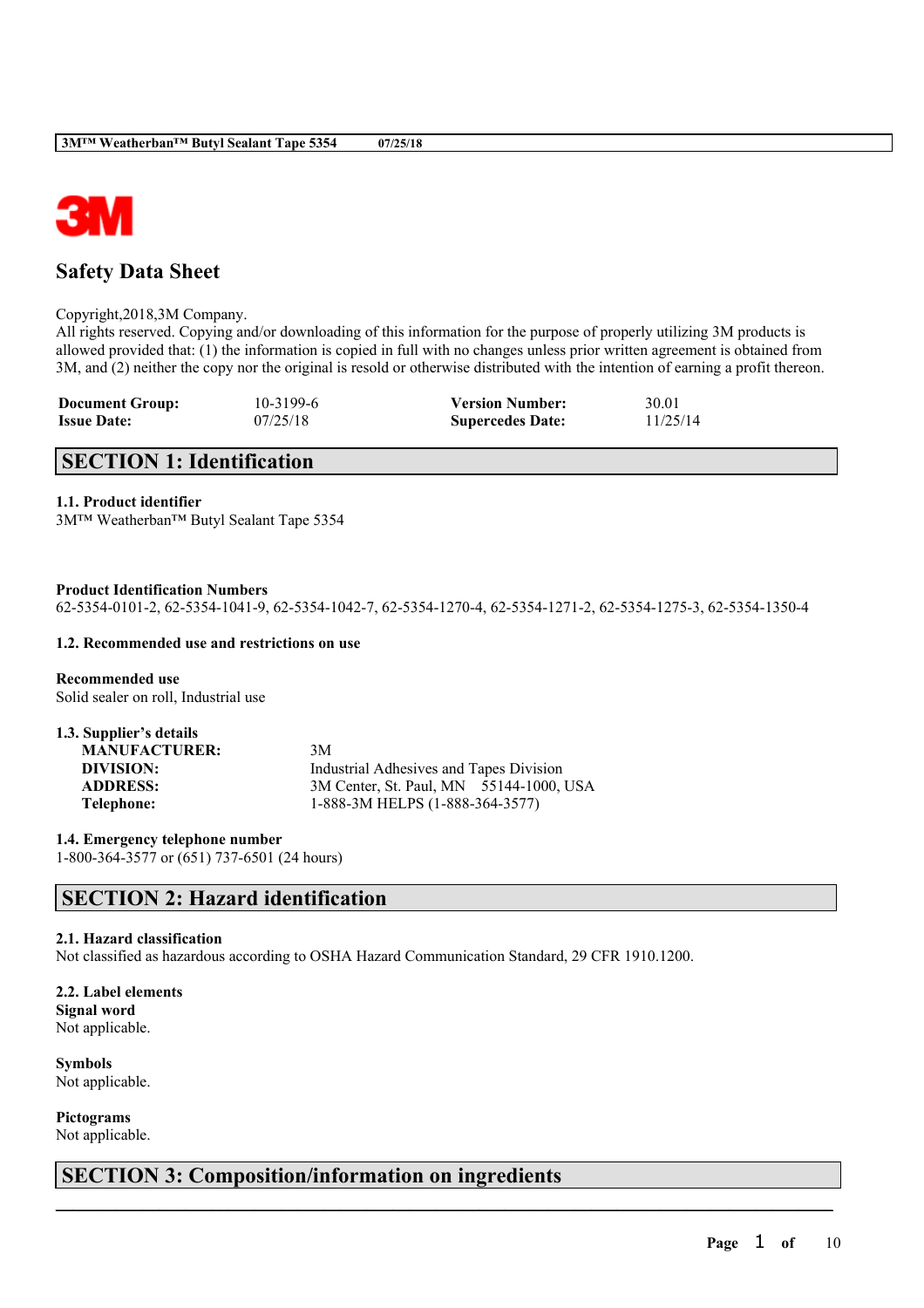| Ingredient                                             | <b>C.A.S. No.</b> | $%$ by Wt                   |
|--------------------------------------------------------|-------------------|-----------------------------|
| Kaolin                                                 | 1332-58-7         | 35 Trade Secret *<br>$20 -$ |
| Polybutylene                                           | 9003-29-6         | 35 Trade Secret *<br>$20 -$ |
| Carbon Black                                           | 1333-86-4         | 30 Trade Secret *<br>$15 -$ |
| Isobutylene-Isoprene Polymer                           | 9010-85-9         | 1 - 15 Trade Secret *       |
| Glycerol Ester of Hydrogenated Rosin                   | 65997-13-9        | 1 - 5 Trade Secret *        |
| Talc                                                   | 14807-96-6        | 1 - 5 Trade Secret *        |
| Solvent-Refined Heavy Paraffinic Petroleum Distillates | 64741-88-4        | $\leq$ 4 Trade Secret *     |
| Titanium Dioxide                                       | 13463-67-7        | $<$ 2 Trade Secret $*$      |
| Quartz silica                                          | 14808-60-7        | $\leq$ 1 Trade Secret *     |

\*The specific chemical identity and/or exact percentage (concentration) of this composition has been withheld as a trade secret.

## **SECTION 4: First aid measures**

#### **4.1. Description of first aid measures**

#### **Inhalation:**

No need for first aid is anticipated.

#### **Skin Contact:**

Wash with soap and water. If signs/symptoms develop, get medical attention.

#### **Eye Contact:**

Flush with large amounts of water. Remove contact lenses if easy to do. Continue rinsing. If signs/symptoms persist, get medical attention.

 $\mathcal{L}_\mathcal{L} = \mathcal{L}_\mathcal{L} = \mathcal{L}_\mathcal{L} = \mathcal{L}_\mathcal{L} = \mathcal{L}_\mathcal{L} = \mathcal{L}_\mathcal{L} = \mathcal{L}_\mathcal{L} = \mathcal{L}_\mathcal{L} = \mathcal{L}_\mathcal{L} = \mathcal{L}_\mathcal{L} = \mathcal{L}_\mathcal{L} = \mathcal{L}_\mathcal{L} = \mathcal{L}_\mathcal{L} = \mathcal{L}_\mathcal{L} = \mathcal{L}_\mathcal{L} = \mathcal{L}_\mathcal{L} = \mathcal{L}_\mathcal{L}$ 

#### **If Swallowed:**

Rinse mouth. If you feel unwell, get medical attention.

#### **4.2. Most important symptoms and effects, both acute and delayed**

See Section 11.1. Information on toxicological effects.

# **4.3. Indication of any immediate medical attention and special treatment required**

Not applicable

### **SECTION 5: Fire-fighting measures**

#### **5.1. Suitable extinguishing media**

Non-combustible. Use a fire fighting agent suitable for surrounding fire.

#### **5.2. Special hazards arising from the substance or mixture**

None inherent in this product.

#### **Hazardous Decomposition or By-Products**

| Substance       |  |  |  |
|-----------------|--|--|--|
| Carbon monoxide |  |  |  |
| Carbon dioxide  |  |  |  |

**Condition** During Combustion During Combustion

#### **5.3. Special protective actions for fire-fighters**

No special protective actions for fire-fighters are anticipated.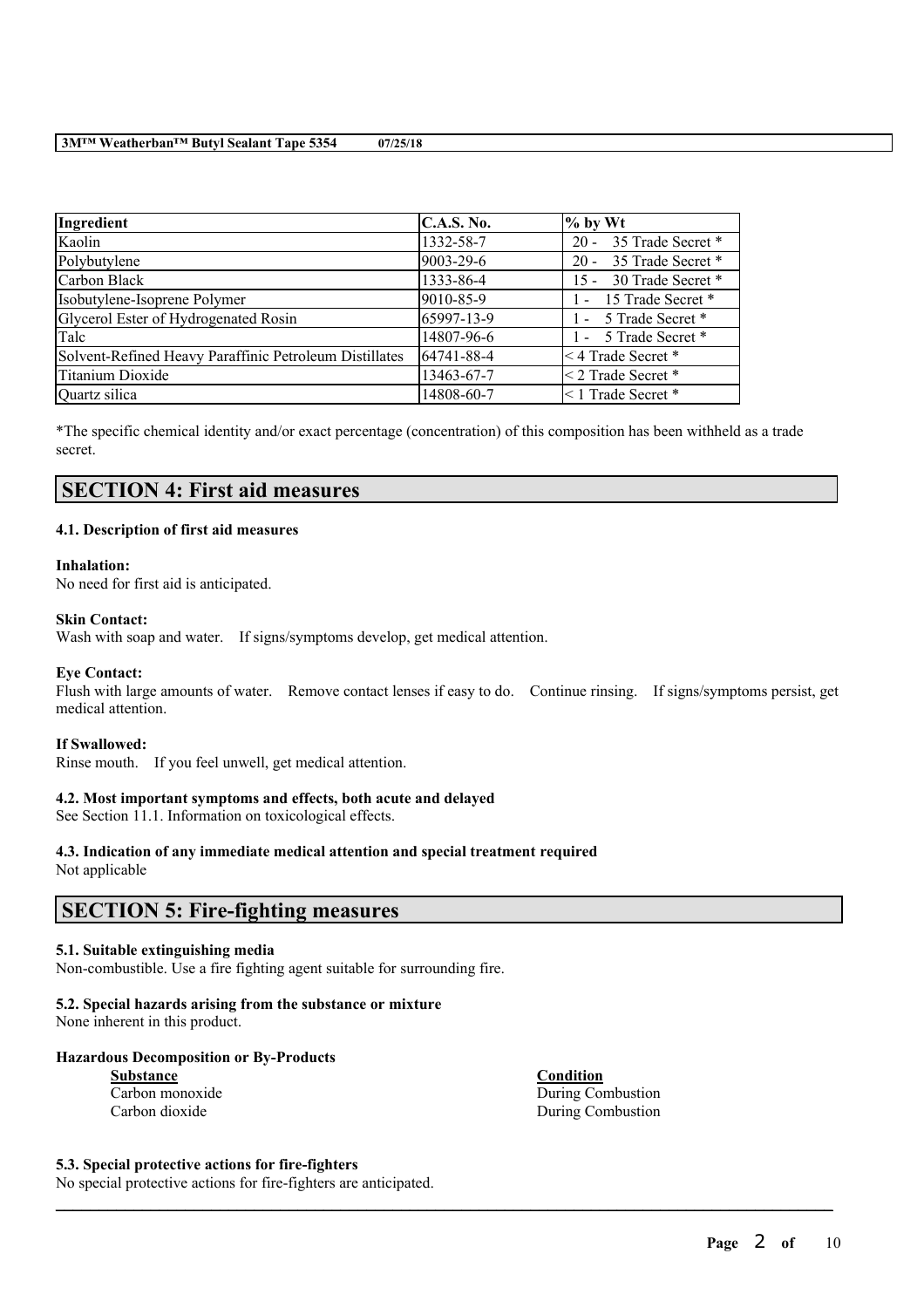## **SECTION 6: Accidental release measures**

#### **6.1. Personal precautions, protective equipment and emergency procedures**

Ventilate the area with fresh air. Observe precautions from other sections.

#### **6.2. Environmental precautions**

Avoid release to the environment.

### **6.3. Methods and material for containment and cleaning up**

Collect as much of the spilled material as possible. Place in a closed container approved for transportation by appropriate authorities. Clean up residue. Seal the container. Dispose of collected material as soon as possible in accordance with applicable local/regional/national/international regulations.

## **SECTION 7: Handling and storage**

#### **7.1. Precautions for safe handling**

Avoid eye contact. For industrial or professional use only. Do not eat, drink or smoke when using this product. Wash thoroughly after handling.

#### **7.2. Conditions for safe storage including any incompatibilities**

No special storage requirements.

## **SECTION 8: Exposure controls/personal protection**

#### **8.1. Control parameters**

#### **Occupational exposure limits**

If a component is disclosed in section 3 but does not appear in the table below, an occupational exposure limit is not available for the component.

| Ingredient                                        | <b>C.A.S. No.</b> | <b>Agency</b> | Limit type                     | <b>Additional Comments</b> |
|---------------------------------------------------|-------------------|---------------|--------------------------------|----------------------------|
| Kaolin                                            | 1332-58-7         | <b>ACGIH</b>  | TWA(respirable fraction):2     | A4: Not class, as human    |
|                                                   |                   |               | mg/m3                          | carcin                     |
| KAOLIN, TOTAL DUST                                | 1332-58-7         | <b>OSHA</b>   | TWA(as total dust):15          |                            |
|                                                   |                   |               | mg/m3;TWA(respirable           |                            |
|                                                   |                   |               | fraction): $5 \text{ mg/m}$ 3  |                            |
| Carbon Black                                      | 1333-86-4         | <b>ACGIH</b>  | TWA(inhalable fraction):3      | A3: Confirmed animal       |
|                                                   |                   |               | mg/m3                          | carcin.                    |
| Carbon Black                                      | 1333-86-4         | <b>OSHA</b>   | TWA:3.5 mg/m3                  |                            |
| <b>Titanium Dioxide</b>                           | 13463-67-7        | <b>ACGIH</b>  | $TWA:10$ mg/m $3$              | A4: Not class, as human    |
|                                                   |                   |               |                                | carcin                     |
| <b>Titanium Dioxide</b>                           | 13463-67-7        | <b>OSHA</b>   | TWA(as total dust):15 mg/m3    |                            |
| Talc                                              | 14807-96-6        | <b>ACGIH</b>  | TWA(respirable fraction):2     | A4: Not class. as human    |
|                                                   |                   |               | mg/m3                          | carcin                     |
| Talc                                              | 14807-96-6        | <b>OSHA</b>   | TWA:2 $mg/m3$                  |                            |
| Quartz silica                                     | 14808-60-7        | <b>ACGIH</b>  | TWA(respirable                 | A2: Suspected human        |
|                                                   |                   |               | fraction): $0.025$ mg/m3       | carcin.                    |
| Quartz silica                                     | 14808-60-7        | <b>OSHA</b>   | TWA Table Z-                   |                            |
|                                                   |                   |               | $1$ (respirable): $0.05$       |                            |
|                                                   |                   |               | mg/m3;TWA Table Z-             |                            |
|                                                   |                   |               | $3$ (respirable): 0.1 mg/m $3$ |                            |
| Mineral oils (untreated and mildly $64741-88-4$ ) |                   | <b>ACGIH</b>  | Limit value not established:   | A2: Suspected human        |
| treated)                                          |                   |               |                                | carcin., Cntrl all exposr- |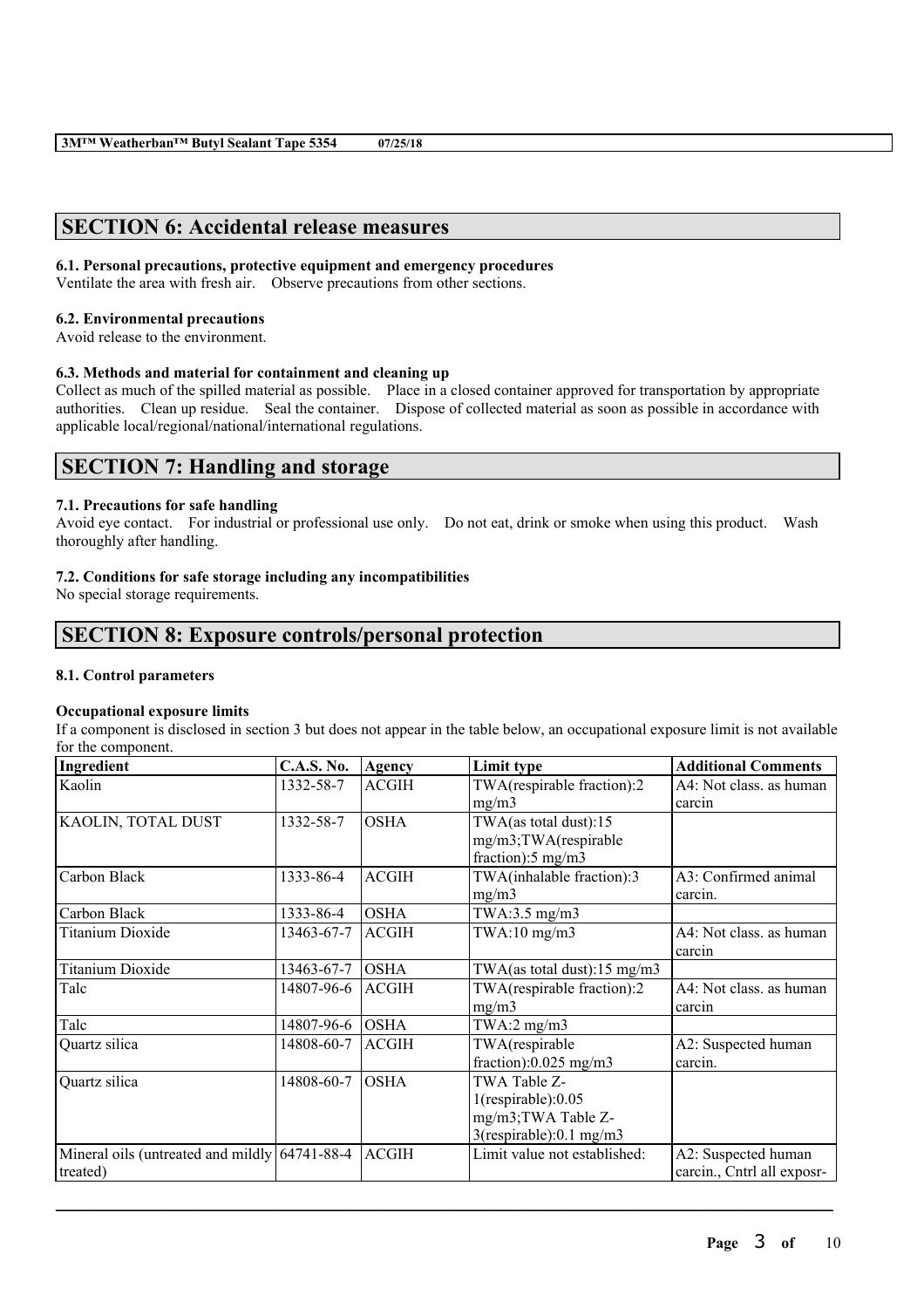|                              |                   |                              | low as possib           |
|------------------------------|-------------------|------------------------------|-------------------------|
| MINERAL OILS, HIGHLY-        | 64741-88-4  ACGIH | TWA(inhalable fraction):5    | A4: Not class. as human |
| <b>REFINED OILS</b>          |                   | mg/m3                        | l carcin                |
| Paraffin oil                 | 64741-88-4  OSHA  | TWA(as mist):5 mg/m3         |                         |
| <b>PETROLEUM DISTILLATES</b> | 64741-88-4  OSHA  | TWA:2000 mg/m3(500 ppm)      |                         |
| Rosin                        | 65997-13-9  ACGIH | Limit value not established: | Dermal/Respiratory      |
|                              |                   |                              | Sensitizer, Cntrl all   |
|                              |                   |                              | exposr-low as possib    |

ACGIH : American Conference of Governmental Industrial Hygienists

AIHA : American Industrial Hygiene Association

CMRG : Chemical Manufacturer's Recommended Guidelines

OSHA : United States Department of Labor - Occupational Safety and Health Administration

TWA: Time-Weighted-Average

STEL: Short Term Exposure Limit

CEIL: Ceiling

#### **8.2. Exposure controls**

#### **8.2.1. Engineering controls**

Use general dilution ventilation and/or local exhaust ventilation to control airborne exposures to below relevant Exposure Limits and/or control dust/fume/gas/mist/vapors/spray. If ventilation is not adequate, use respiratory protection equipment.

#### **8.2.2. Personal protective equipment (PPE)**

#### **Eye/face protection**

None required.

#### **Skin/hand protection**

Select and use gloves and/or protective clothing approved to relevant local standards to prevent skin contact based on the results of an exposure assessment. Selection should be based on use factors such as exposure levels, concentration of the substance or mixture, frequency and duration, physical challenges such as temperature extremes, and other use conditions. Consult with your glove and/or protective clothing manufacturer for selection of appropriate compatible gloves/protective clothing.

Gloves made from the following material(s) are recommended: Nitrile Rubber

#### **Respiratory protection**

Under normal use conditions, airborne exposures are not expected to be significant enough to require respiratory protection.

 $\mathcal{L}_\mathcal{L} = \mathcal{L}_\mathcal{L} = \mathcal{L}_\mathcal{L} = \mathcal{L}_\mathcal{L} = \mathcal{L}_\mathcal{L} = \mathcal{L}_\mathcal{L} = \mathcal{L}_\mathcal{L} = \mathcal{L}_\mathcal{L} = \mathcal{L}_\mathcal{L} = \mathcal{L}_\mathcal{L} = \mathcal{L}_\mathcal{L} = \mathcal{L}_\mathcal{L} = \mathcal{L}_\mathcal{L} = \mathcal{L}_\mathcal{L} = \mathcal{L}_\mathcal{L} = \mathcal{L}_\mathcal{L} = \mathcal{L}_\mathcal{L}$ 

## **SECTION 9: Physical and chemical properties**

#### **9.1. Information on basic physical and chemical properties**

| Solid                 |
|-----------------------|
| Extruded bead on roll |
| <b>Black</b>          |
| No Data Available     |
| Not Applicable        |
| No Data Available     |
| Not Applicable        |
| No Data Available     |
| Not Applicable        |
| Not Classified        |
| Not Applicable        |
| Not Applicable        |
| Not Applicable        |
| Not Applicable        |
|                       |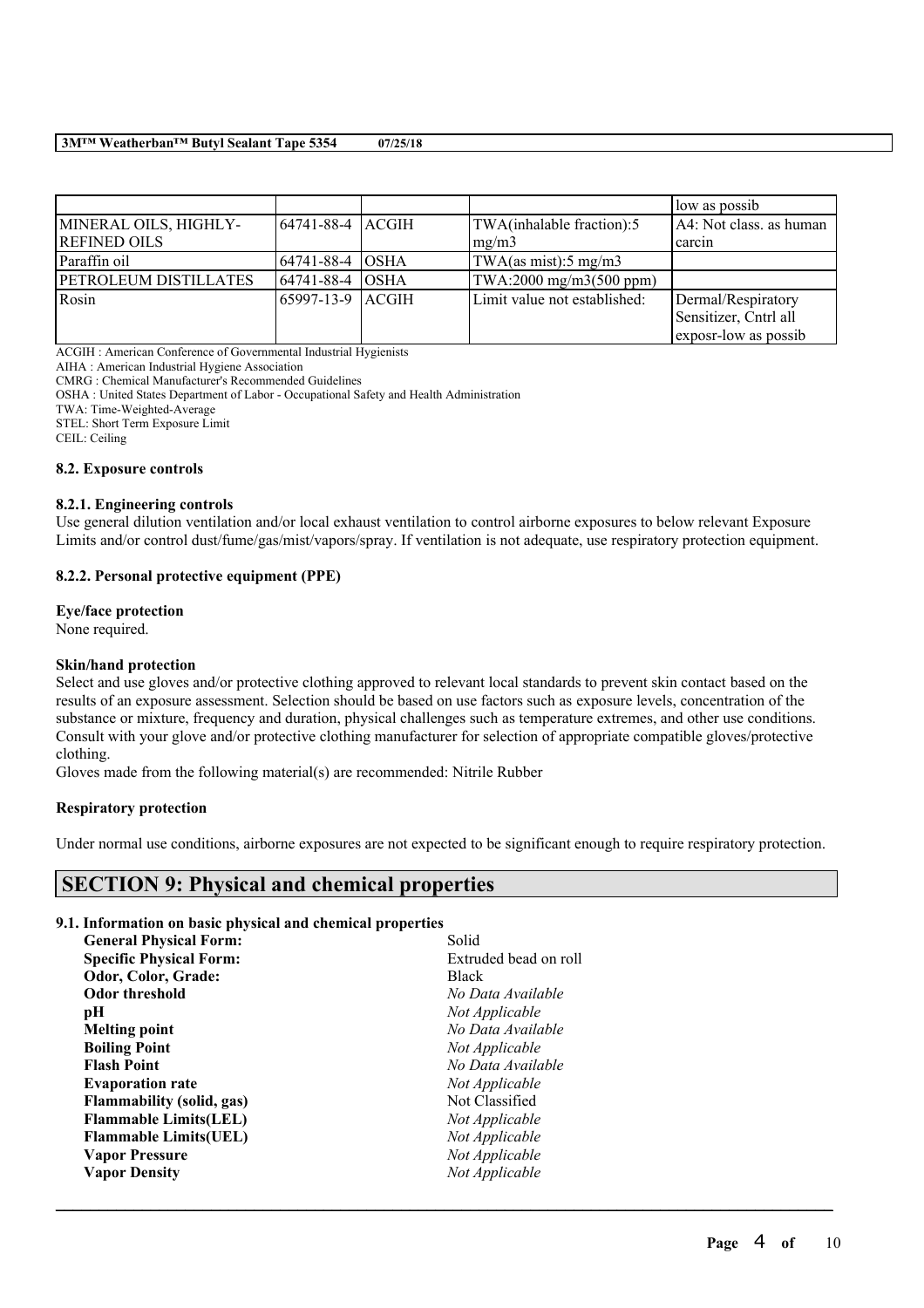| $1.41$ g/ml                                       |
|---------------------------------------------------|
| $[RefStd:WATER=1]$<br>1.410                       |
| Negligible                                        |
| No Data Available                                 |
| No Data Available                                 |
| No Data Available                                 |
| No Data Available                                 |
| No Data Available                                 |
| 0 % weight [Test Method: Calculated]              |
| No Data Available                                 |
| $\alpha$ g/l [ <i>Details</i> : EU VOC content]   |
| $0.0\%$ weight                                    |
| 0 g/l [Test Method: calculated SCAQMD rule 443.1] |
|                                                   |

## **SECTION 10: Stability and reactivity**

#### **10.1. Reactivity**

This material is considered to be non reactive under normal use conditions.

#### **10.2. Chemical stability**

Stable.

#### **10.3. Possibility of hazardous reactions**

Hazardous polymerization will not occur.

**10.4. Conditions to avoid** None known.

### **10.5. Incompatible materials**

None known.

#### **10.6. Hazardous decomposition products**

None known.

Refer to section 5.2 for hazardous decomposition products during combustion.

## **SECTION 11: Toxicological information**

The information below may not be consistent with the material classification in Section 2 if specific ingredient **classifications are mandated by a competent authority. In addition, toxicological data on ingredients may not be** reflected in the material classification and/or the signs and symptoms of exposure, because an ingredient may be present below the threshold for labeling, an ingredient may not be available for exposure, or the data may not be **relevant to the material as a whole.**

**11.1. Information on Toxicological effects**

**Signs and Symptoms of Exposure**

Based on test data and/or information on the components, this material may produce the following health effects:

 $\mathcal{L}_\mathcal{L} = \mathcal{L}_\mathcal{L} = \mathcal{L}_\mathcal{L} = \mathcal{L}_\mathcal{L} = \mathcal{L}_\mathcal{L} = \mathcal{L}_\mathcal{L} = \mathcal{L}_\mathcal{L} = \mathcal{L}_\mathcal{L} = \mathcal{L}_\mathcal{L} = \mathcal{L}_\mathcal{L} = \mathcal{L}_\mathcal{L} = \mathcal{L}_\mathcal{L} = \mathcal{L}_\mathcal{L} = \mathcal{L}_\mathcal{L} = \mathcal{L}_\mathcal{L} = \mathcal{L}_\mathcal{L} = \mathcal{L}_\mathcal{L}$ 

**Inhalation:**

### **Substance Condition**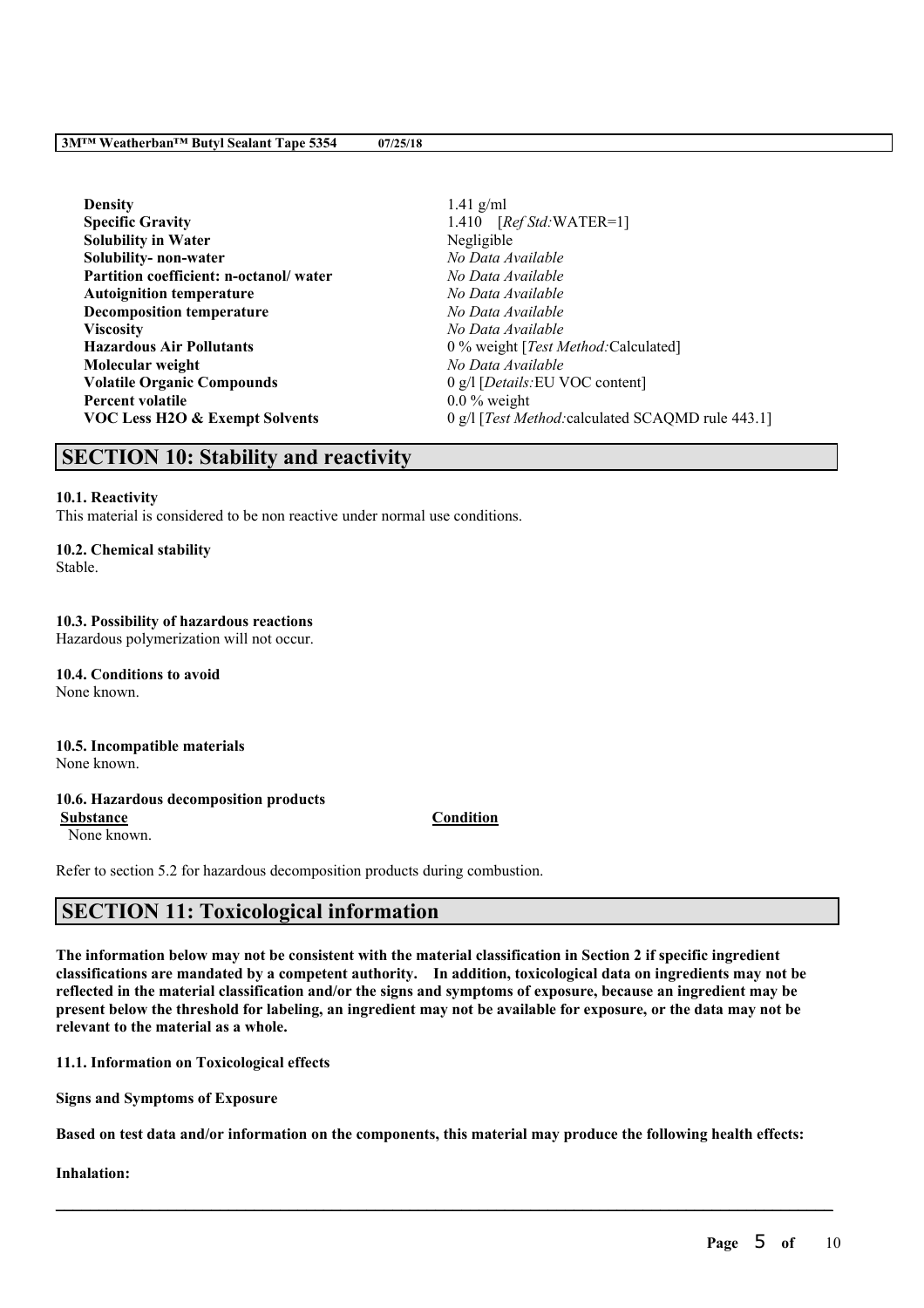No known health effects.

#### **Skin Contact:**

Dermal Defatting: Signs/symptoms may include localized redness, itching, drying and cracking of skin.

### **Eye Contact:**

Contact with the eyes during product use is not expected to result in significant irritation.

#### **Ingestion:**

Gastrointestinal Irritation: Signs/symptoms may include abdominal pain, stomach upset, nausea, vomiting and diarrhea.

#### **Carcinogenicity:**

| Ingredient                  | ICAS No.   | <b>Class Description</b>        | Regulation                                  |
|-----------------------------|------------|---------------------------------|---------------------------------------------|
| <b>SILICA. CRYS AIRRESP</b> | 14808-60-7 | Known human carcinogen          | National Toxicology Program Carcinogens     |
| Carbon Black                | 1333-86-4  | Grp. 2B: Possible human carc.   | International Agency for Research on Cancer |
| Quartz silica               | 14808-60-7 | IGrp. 1: Carcinogenic to humans | International Agency for Research on Cancer |
| Titanium Dioxide            | 13463-67-7 | Grp. 2B: Possible human carc.   | International Agency for Research on Cancer |

#### **Toxicological Data**

If a component is disclosed in section 3 but does not appear in a table below, either no data are available for that endpoint or the data are not sufficient for classification.

### **Acute Toxicity**

| Name                                                   | Route       | <b>Species</b> | Value                                             |
|--------------------------------------------------------|-------------|----------------|---------------------------------------------------|
| Overall product                                        | Ingestion   |                | No data available; calculated $ATE > 5,000$ mg/kg |
| Polybutylene                                           | Dermal      | Rat            | $LD50 > 10,250$ mg/kg                             |
| Polybutylene                                           | Ingestion   | Rat            | $LD50 > 34,600$ mg/kg                             |
| Kaolin                                                 | Dermal      |                | LD50 estimated to be $> 5,000$ mg/kg              |
| Kaolin                                                 | Ingestion   | Human          | $LD50 > 15,000$ mg/kg                             |
| Carbon Black                                           | Dermal      | Rabbit         | $LD50 > 3,000$ mg/kg                              |
| Carbon Black                                           | Ingestion   | Rat            | $LD50 > 8,000$ mg/kg                              |
| Isobutylene-Isoprene Polymer                           | Dermal      |                | LD50 estimated to be $>$ 5,000 mg/kg              |
| Isobutylene-Isoprene Polymer                           | Ingestion   |                | LD50 estimated to be $>$ 5,000 mg/kg              |
| Talc                                                   | Dermal      |                | LD50 estimated to be $> 5,000$ mg/kg              |
| Talc                                                   | Ingestion   |                | LD50 estimated to be $>$ 5,000 mg/kg              |
| Solvent-Refined Heavy Paraffinic Petroleum Distillates | Dermal      | Rabbit         | $LD50 > 2,000$ mg/kg                              |
| Solvent-Refined Heavy Paraffinic Petroleum Distillates | Ingestion   | Rat            | LD50 > 5,000                                      |
| Glycerol Ester of Hydrogenated Rosin                   | Dermal      | Rat            | $LD50 > 2,000$ mg/kg                              |
| Glycerol Ester of Hydrogenated Rosin                   | Ingestion   | Rat            | $LD50 > 2,000$ mg/kg                              |
| <b>Titanium Dioxide</b>                                | Dermal      | Rabbit         | $LD50 > 10,000$ mg/kg                             |
| <b>Titanium Dioxide</b>                                | Inhalation- | Rat            | $LC50 > 6.82$ mg/l                                |
|                                                        | Dust/Mist   |                |                                                   |
|                                                        | (4 hours)   |                |                                                   |
| <b>Titanium Dioxide</b>                                | Ingestion   | Rat            | $LD50 > 10,000$ mg/kg                             |
| Quartz silica                                          | Dermal      |                | LD50 estimated to be $> 5,000$ mg/kg              |
| Quartz silica                                          | Ingestion   |                | LD50 estimated to be $> 5,000$ mg/kg              |

ATE = acute toxicity estimate

#### **Skin Corrosion/Irritation**

| Name                         | <b>Species</b> | Value                     |
|------------------------------|----------------|---------------------------|
|                              |                |                           |
| Polybutylene                 | Rabbit         | Minimal irritation        |
| Kaolin                       | Professio      | No significant irritation |
|                              | nal            |                           |
|                              | judgeme        |                           |
|                              | nt             |                           |
| Carbon Black                 | Rabbit         | No significant irritation |
| Isobutylene-Isoprene Polymer | Rabbit         | No significant irritation |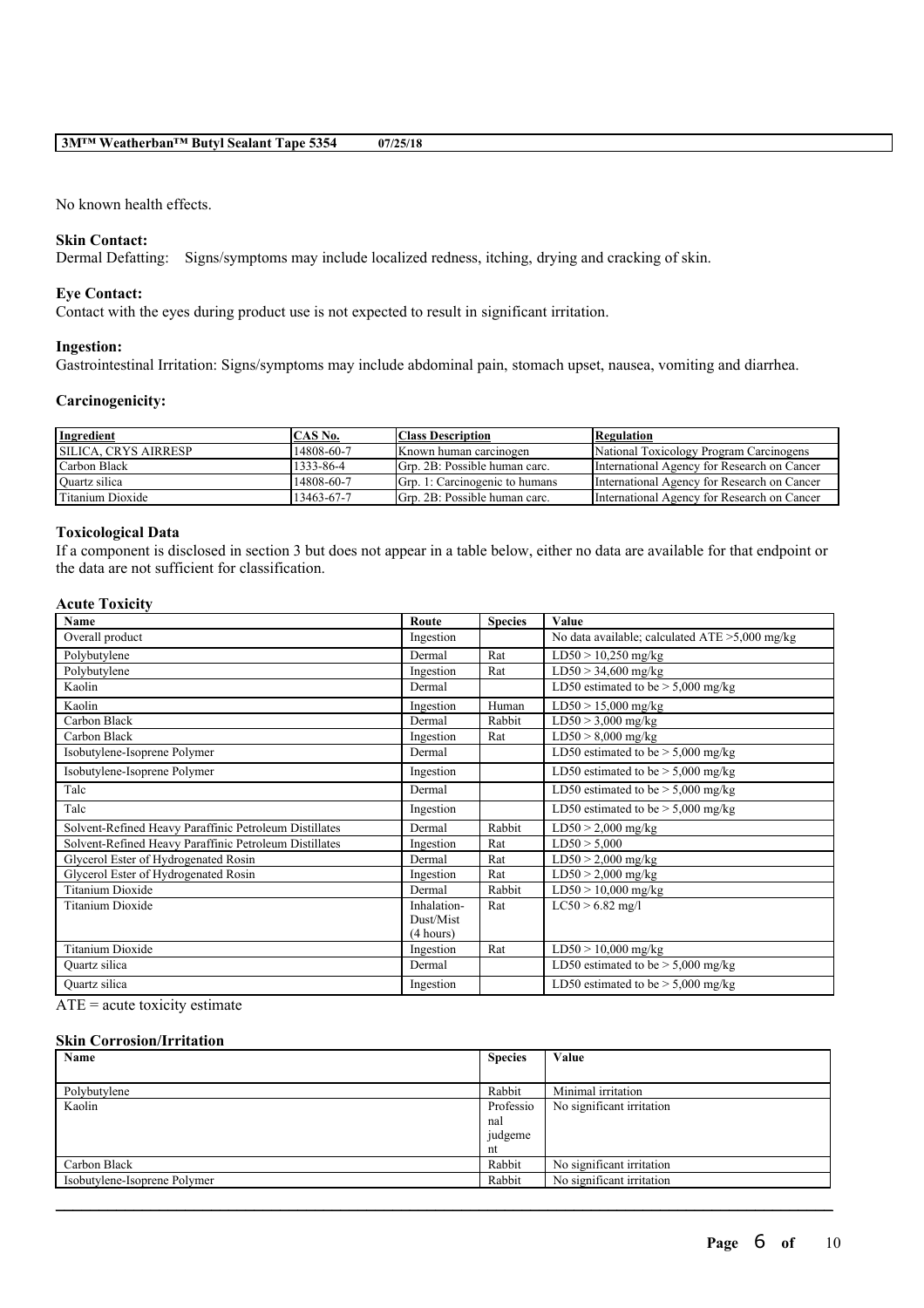| Talc                                                   | Rabbit    | No significant irritation |
|--------------------------------------------------------|-----------|---------------------------|
| Solvent-Refined Heavy Paraffinic Petroleum Distillates | Rabbit    | Minimal irritation        |
| Glycerol Ester of Hydrogenated Rosin                   | Rabbit    | No significant irritation |
| Titanium Dioxide                                       | Rabbit    | No significant irritation |
| Quartz silica                                          | Professio | No significant irritation |
|                                                        | nal       |                           |
|                                                        | judgeme   |                           |
|                                                        | nt        |                           |

### **Serious Eye Damage/Irritation**

| Name                                                   | <b>Species</b> | Value                     |
|--------------------------------------------------------|----------------|---------------------------|
|                                                        |                |                           |
| Polybutylene                                           | Rabbit         | Mild irritant             |
| Kaolin                                                 | Professio      | No significant irritation |
|                                                        | nal            |                           |
|                                                        | judgeme        |                           |
|                                                        | nt             |                           |
| Carbon Black                                           | Rabbit         | No significant irritation |
| Isobutylene-Isoprene Polymer                           | Professio      | No significant irritation |
|                                                        | nal            |                           |
|                                                        | judgeme        |                           |
|                                                        | nt             |                           |
| Talc                                                   | Rabbit         | No significant irritation |
| Solvent-Refined Heavy Paraffinic Petroleum Distillates | Rabbit         | Mild irritant             |
| Glycerol Ester of Hydrogenated Rosin                   | Rabbit         | Mild irritant             |
| Titanium Dioxide                                       | Rabbit         | No significant irritation |

### **Skin Sensitization**

| Name                                                   | <b>Species</b> | Value          |
|--------------------------------------------------------|----------------|----------------|
| Solvent-Refined Heavy Paraffinic Petroleum Distillates | Guinea         | Not classified |
|                                                        | pig            |                |
| Glycerol Ester of Hydrogenated Rosin                   | Human          | Not classified |
|                                                        | and            |                |
|                                                        | animal         |                |
| Titanium Dioxide                                       | Human          | Not classified |
|                                                        | and            |                |
|                                                        | animal         |                |

### **Respiratory Sensitization**

| Name | <b>Species</b> | Value          |
|------|----------------|----------------|
| Talc | Human          | Not classified |

### **Germ Cell Mutagenicity**

| <b>Name</b>                                            | Route    | Value                                          |
|--------------------------------------------------------|----------|------------------------------------------------|
|                                                        |          |                                                |
| Carbon Black                                           | In Vitro | Not mutagenic                                  |
| Carbon Black                                           | In vivo  | Some positive data exist, but the data are not |
|                                                        |          | sufficient for classification                  |
| Talc                                                   | In Vitro | Not mutagenic                                  |
| Talc                                                   | In vivo  | Not mutagenic                                  |
| Solvent-Refined Heavy Paraffinic Petroleum Distillates | In Vitro | Some positive data exist, but the data are not |
|                                                        |          | sufficient for classification                  |
| Titanium Dioxide                                       | In Vitro | Not mutagenic                                  |
| Titanium Dioxide                                       | In vivo  | Not mutagenic                                  |
| Quartz silica                                          | In Vitro | Some positive data exist, but the data are not |
|                                                        |          | sufficient for classification                  |
| Quartz silica                                          | In vivo  | Some positive data exist, but the data are not |
|                                                        |          | sufficient for classification                  |

### **Carcinogenicity**

| <b>Name</b>                          | Kouto    | Species | ′alue      |
|--------------------------------------|----------|---------|------------|
| <b>YY</b><br>$\sim$ $\sim$<br>Caolin | nalatior | .       | NΩ<br>enio |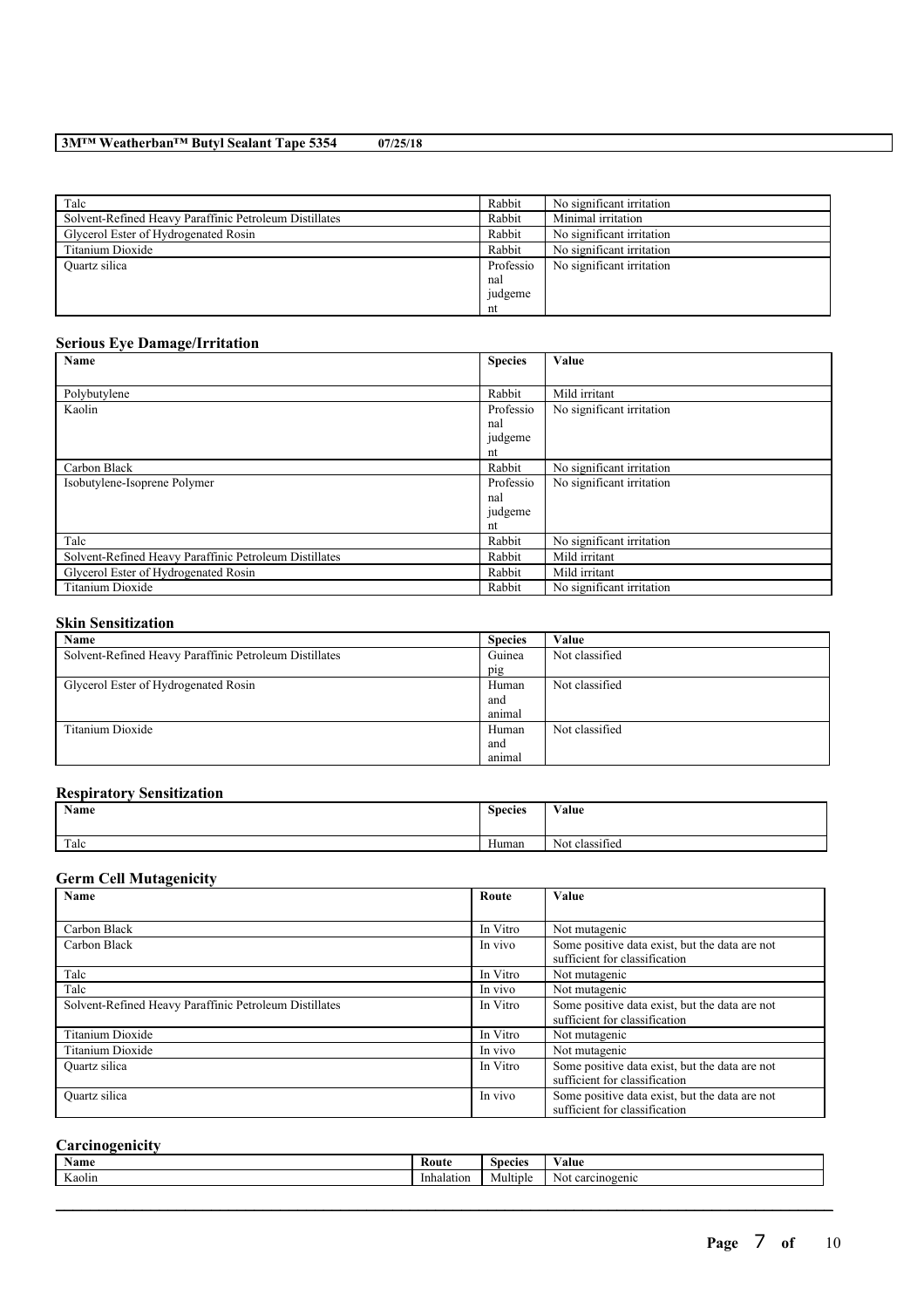|                                                        |            | animal   |                                                |
|--------------------------------------------------------|------------|----------|------------------------------------------------|
|                                                        |            | species  |                                                |
| Carbon Black                                           | Dermal     | Mouse    | Not carcinogenic                               |
| Carbon Black                                           | Ingestion  | Mouse    | Not carcinogenic                               |
| Carbon Black                                           | Inhalation | Rat      | Carcinogenic                                   |
| Talc                                                   | Inhalation | Rat      | Some positive data exist, but the data are not |
|                                                        |            |          | sufficient for classification                  |
| Solvent-Refined Heavy Paraffinic Petroleum Distillates | Dermal     | Mouse    | Some positive data exist, but the data are not |
|                                                        |            |          | sufficient for classification                  |
| Titanium Dioxide                                       | Ingestion  | Multiple | Not carcinogenic                               |
|                                                        |            | animal   |                                                |
|                                                        |            | species  |                                                |
| Titanium Dioxide                                       | Inhalation | Rat      | Carcinogenic                                   |
| Quartz silica                                          | Inhalation | Human    | Carcinogenic                                   |
|                                                        |            | and      |                                                |
|                                                        |            | animal   |                                                |

### **Reproductive Toxicity**

### **Reproductive and/or Developmental Effects**

| Name | Route     | Value                          | <b>Species</b> | <b>Test Result</b>        | Exposure<br><b>Duration</b> |
|------|-----------|--------------------------------|----------------|---------------------------|-----------------------------|
| Talc | Ingestion | Not classified for development | Rat            | .600<br>NOAEL 1.<br>mg/kg | during<br>organogenesi      |

## **Target Organ(s)**

### **Specific Target Organ Toxicity - single exposure**

| Name                  | Route      | Target Organ(s)   | Value                   | <b>Species</b> | <b>Test Result</b> | <b>Exposure</b> |
|-----------------------|------------|-------------------|-------------------------|----------------|--------------------|-----------------|
|                       |            |                   |                         |                |                    | <b>Duration</b> |
| Solvent-Refined Heavy | Inhalation | central nervous   | May cause drowsiness or | Human          | <b>NOAEL Not</b>   |                 |
| Paraffinic Petroleum  |            | system depression | dizziness               | and            | available          |                 |
| Distillates           |            |                   |                         | animal         |                    |                 |
| Solvent-Refined Heavy | Ingestion  | central nervous   | May cause drowsiness or | Professio      | <b>NOAEL Not</b>   |                 |
| Paraffinic Petroleum  |            | system depression | dizziness               | nal            | available          |                 |
| <b>Distillates</b>    |            |                   |                         | judgeme        |                    |                 |
|                       |            |                   |                         | nt             |                    |                 |

### **Specific Target Organ Toxicity - repeated exposure**

| Name                                                         | Route      | <b>Target Organ(s)</b>                     | Value                                                                              | <b>Species</b> | <b>Test Result</b>            | <b>Exposure</b><br><b>Duration</b> |
|--------------------------------------------------------------|------------|--------------------------------------------|------------------------------------------------------------------------------------|----------------|-------------------------------|------------------------------------|
| Polybutylene                                                 | Inhalation | respiratory system                         | Some positive data exist, but the<br>data are not sufficient for<br>classification | Rat            | <b>NOAEL 0.07</b><br>mg/l     | 2 weeks                            |
| Polybutylene                                                 | Inhalation | liver                                      | Not classified                                                                     | Rat            | NOAEL 0.7<br>mg/l             | 2 weeks                            |
| Kaolin                                                       | Inhalation | pneumoconiosis                             | Causes damage to organs through<br>prolonged or repeated exposure                  | Human          | <b>NOAEL NA</b>               | occupational<br>exposure           |
| Kaolin                                                       | Inhalation | pulmonary fibrosis                         | Not classified                                                                     | Rat            | <b>NOAEL Not</b><br>available |                                    |
| Carbon Black                                                 | Inhalation | pneumoconiosis                             | Not classified                                                                     | Human          | <b>NOAEL Not</b><br>available | occupational<br>exposure           |
| Talc                                                         | Inhalation | pneumoconiosis                             | Causes damage to organs through<br>prolonged or repeated exposure                  | Human          | <b>NOAEL Not</b><br>available | occupational<br>exposure           |
| Talc                                                         | Inhalation | pulmonary fibrosis  <br>respiratory system | Not classified                                                                     | Rat            | <b>NOAEL 18</b><br>mg/m3      | 113 weeks                          |
| Solvent-Refined Heavy<br>Paraffinic Petroleum<br>Distillates | Inhalation | respiratory system                         | Not classified                                                                     | Rat            | <b>NOAEL 0.21</b><br>mg/l     | 28 days                            |
| Titanium Dioxide                                             | Inhalation | respiratory system                         | Some positive data exist, but the<br>data are not sufficient for<br>classification | Rat            | LOAEL 0.01<br>mg/l            | 2 years                            |
| <b>Titanium Dioxide</b>                                      | Inhalation | pulmonary fibrosis                         | Not classified                                                                     | Human          | <b>NOAEL Not</b><br>available | occupational<br>exposure           |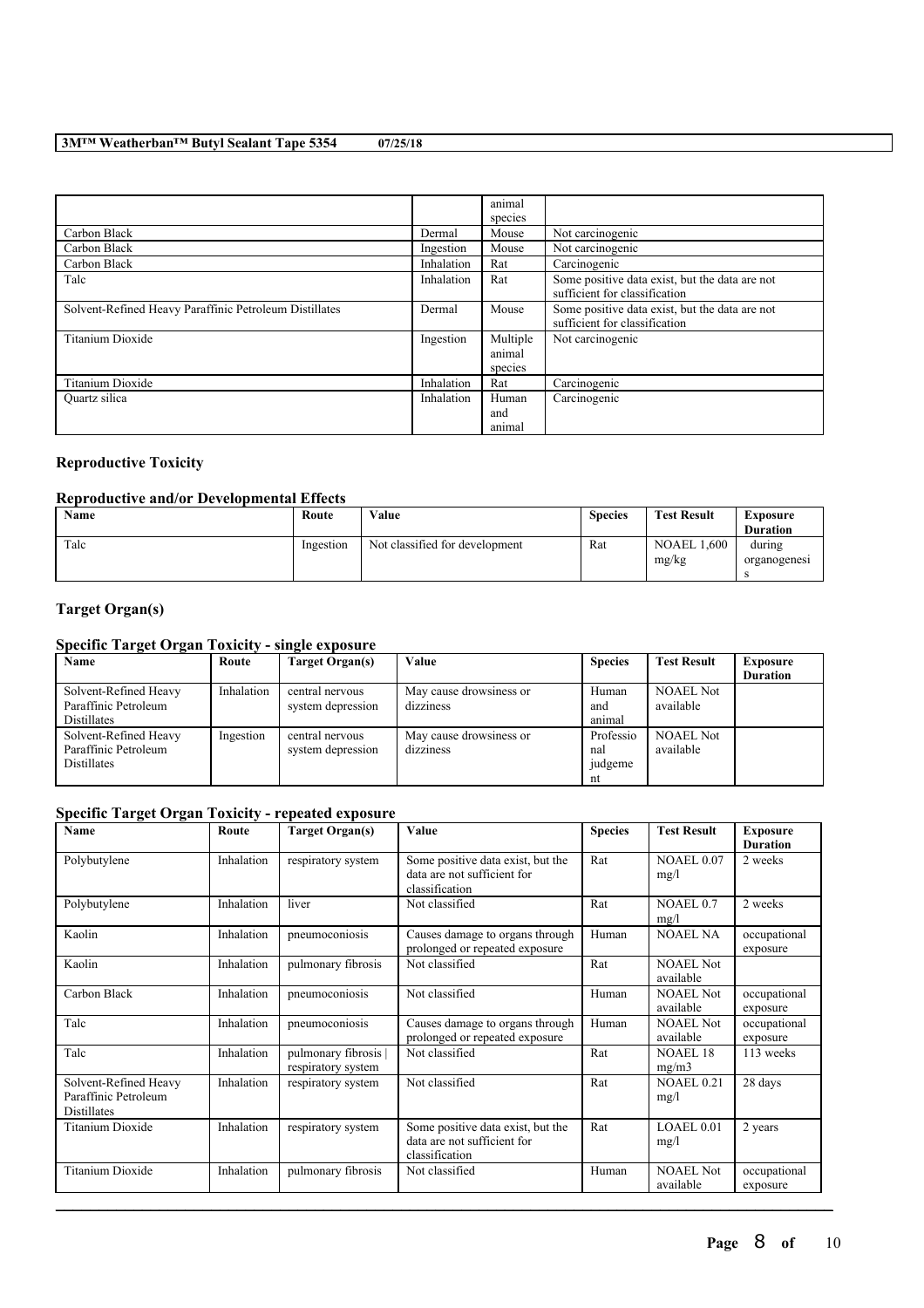| Ouartz silica            | Inhalation | silicosis | Causes damage to organs through<br>prolonged or repeated exposure | Human | NOAEL Not<br>available | occupational<br>exposure |
|--------------------------|------------|-----------|-------------------------------------------------------------------|-------|------------------------|--------------------------|
| <b>Aspiration Hazard</b> |            |           |                                                                   |       |                        |                          |

### **Name Value** Solvent-Refined Heavy Paraffinic Petroleum Distillates Aspiration hazard

#### Please contact the address or phone number listed on the first page of the SDS for additional toxicological information **on this material and/or its components.**

## **SECTION 12: Ecological information**

### **Ecotoxicological information**

Please contact the address or phone number listed on the first page of the SDS for additional ecotoxicological information on this material and/or its components.

#### **Chemical fate information**

Please contact the address or phone number listed on the first page of the SDS for additional chemical fate information on this material and/or its components.

## **SECTION 13: Disposal considerations**

#### **13.1. Disposal methods**

Dispose of contents/ container in accordance with the local/regional/national/international regulations.

Prior to disposal, consult all applicable authorities and regulations to insure proper classification. Dispose of waste product in a permitted industrial waste facility. As a disposal alternative, incinerate in a permitted waste incineration facility. Proper destruction may require the use of additional fuel during incineration processes. Empty drums/barrels/containers used for transporting and handling hazardous chemicals (chemical substances/mixtures/preparations classified as Hazardous as per applicable regulations) shall be considered, stored, treated & disposed of as hazardous wastes unless otherwise defined by applicable waste regulations. Consult with the respective regulating authorities to determine the available treatment and disposal facilities.

 $\mathcal{L}_\mathcal{L} = \mathcal{L}_\mathcal{L} = \mathcal{L}_\mathcal{L} = \mathcal{L}_\mathcal{L} = \mathcal{L}_\mathcal{L} = \mathcal{L}_\mathcal{L} = \mathcal{L}_\mathcal{L} = \mathcal{L}_\mathcal{L} = \mathcal{L}_\mathcal{L} = \mathcal{L}_\mathcal{L} = \mathcal{L}_\mathcal{L} = \mathcal{L}_\mathcal{L} = \mathcal{L}_\mathcal{L} = \mathcal{L}_\mathcal{L} = \mathcal{L}_\mathcal{L} = \mathcal{L}_\mathcal{L} = \mathcal{L}_\mathcal{L}$ 

**EPA Hazardous Waste Number (RCRA):** Not regulated

## **SECTION 14: Transport Information**

For Transport Information, please visit http://3M.com/Transportinfo or call 1-800-364-3577 or 651-737-6501.

### **SECTION 15: Regulatory information**

#### **15.1. US Federal Regulations**

Contact 3M for more information.

#### **EPCRA 311/312 Hazard Classifications:**

**Physical Hazards**

# Not applicable

### **Health Hazards**

Not applicable